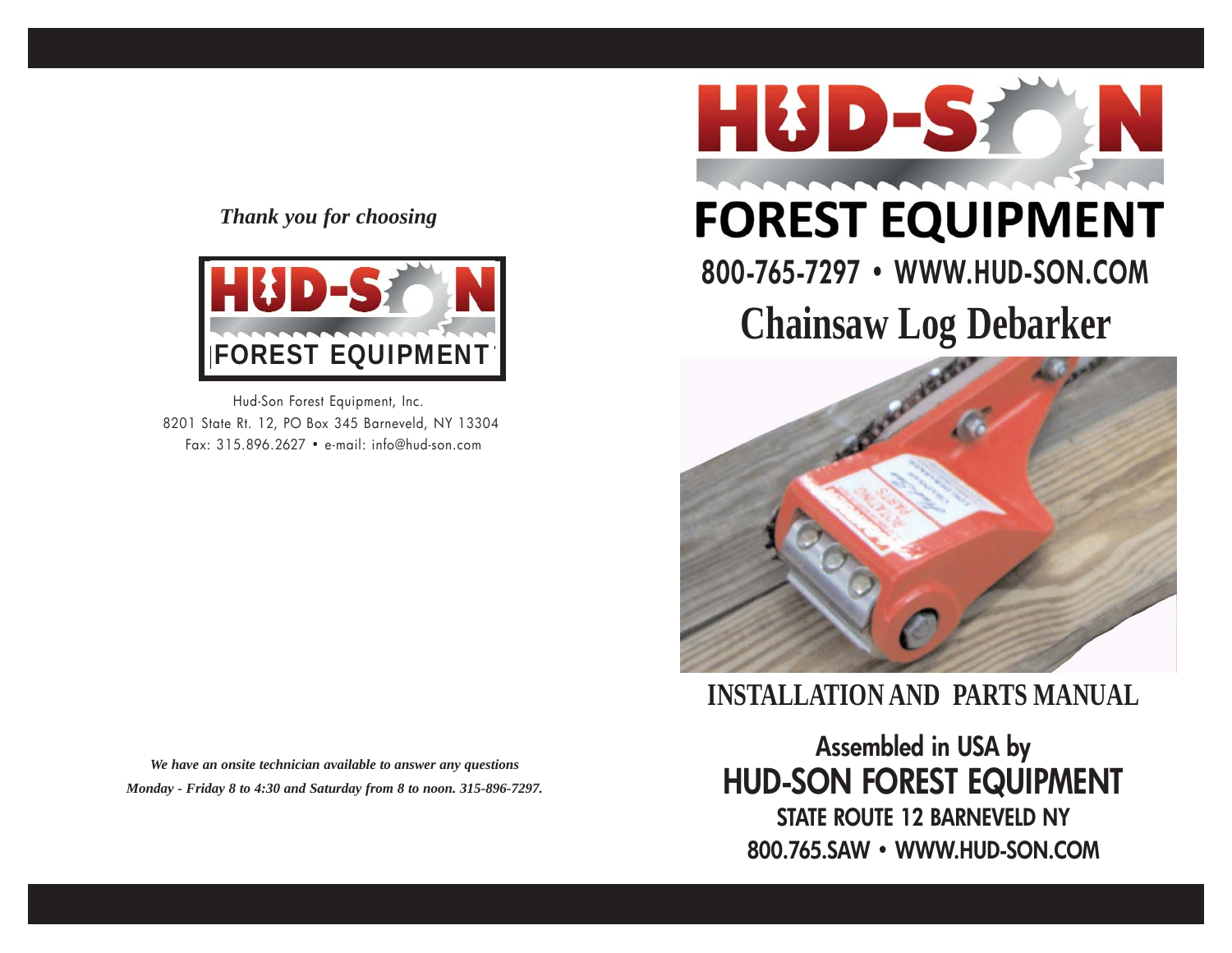Thank you for your purchase of a debarker from Hud-Son Forest Equipment. We are pleased that you chose us as your supplier of your forestry equipment.

Hud-Son Forest Equipment has been in the forestry business since 1965 and prides itself on developing new and innovative products for the forestry business.

Our product line is always transforming so please check us out on the web at www.hudson.com for the up and coming developments we are making.

Should you have any questions feel free to contact us Monday - Friday, 8 to 4:30 and Saturdays from 8 to noon eastern time at 800-765-7297. We are always available to our customers for any questions or concerns they may have about their equipment.

This manual is filled with the latest information and specifications at the time of publication. We have the right to make changes as they are needed. Any of the changes in our product may cause a variation between the illustrations and explanations in the manual and the item that you have purchased.

#### **DISPUTES**

**All disputes, claims and causes of action arising out of the delivery, use, or warranty claims for personal injury and or property damage must:**

1. Claimant must provide a written notice of the claim or dispute to the company (at the address below) at least 30 days after the claim arose prior to commencement of any action;

2. Company has 60 days to make a decision on the claim and will provide a written response to claimant;

3. No action may be commenced until after the company has provided its decision on the claim;

4. All claims against the company for any cause related to delivery, design defects, repairs, use of the equipment or warranty shall be filed in Supreme Court, Oneida County, State of New York. The parties may file for Arbitration in Oneida County New York after consent by both parties.

5. Construction and interpretation of this agreement and any and all claims shall be subject to the Laws of the State of New York.

6: The address for submission of claims is:

Hud-Son Forest Equipment PO Box 345 8201 State Route 12 Barneveld, NY 13304

7. Notices under this agreement must be in writing and sent by certified or registered mail.

### *Notes*

\_\_\_\_\_\_\_\_\_\_\_\_\_\_\_\_\_\_\_\_\_\_\_\_\_\_\_\_\_\_\_\_\_\_\_\_\_\_\_\_\_\_\_\_\_\_\_\_\_\_

\_\_\_\_\_\_\_\_\_\_\_\_\_\_\_\_\_\_\_\_\_\_\_\_\_\_\_\_\_\_\_\_\_\_\_\_\_\_\_\_\_\_\_\_\_\_\_\_\_\_

\_\_\_\_\_\_\_\_\_\_\_\_\_\_\_\_\_\_\_\_\_\_\_\_\_\_\_\_\_\_\_\_\_\_\_\_\_\_\_\_\_\_\_\_\_\_\_\_\_\_

\_\_\_\_\_\_\_\_\_\_\_\_\_\_\_\_\_\_\_\_\_\_\_\_\_\_\_\_\_\_\_\_\_\_\_\_\_\_\_\_\_\_\_\_\_\_\_\_\_\_

\_\_\_\_\_\_\_\_\_\_\_\_\_\_\_\_\_\_\_\_\_\_\_\_\_\_\_\_\_\_\_\_\_\_\_\_\_\_\_\_\_\_\_\_\_\_\_\_\_\_

\_\_\_\_\_\_\_\_\_\_\_\_\_\_\_\_\_\_\_\_\_\_\_\_\_\_\_\_\_\_\_\_\_\_\_\_\_\_\_\_\_\_\_\_\_\_\_\_\_\_

\_\_\_\_\_\_\_\_\_\_\_\_\_\_\_\_\_\_\_\_\_\_\_\_\_\_\_\_\_\_\_\_\_\_\_\_\_\_\_\_\_\_\_\_\_\_\_\_\_\_

\_\_\_\_\_\_\_\_\_\_\_\_\_\_\_\_\_\_\_\_\_\_\_\_\_\_\_\_\_\_\_\_\_\_\_\_\_\_\_\_\_\_\_\_\_\_\_\_\_\_

\_\_\_\_\_\_\_\_\_\_\_\_\_\_\_\_\_\_\_\_\_\_\_\_\_\_\_\_\_\_\_\_\_\_\_\_\_\_\_\_\_\_\_\_\_\_\_\_\_\_

\_\_\_\_\_\_\_\_\_\_\_\_\_\_\_\_\_\_\_\_\_\_\_\_\_\_\_\_\_\_\_\_\_\_\_\_\_\_\_\_\_\_\_\_\_\_\_\_\_\_

\_\_\_\_\_\_\_\_\_\_\_\_\_\_\_\_\_\_\_\_\_\_\_\_\_\_\_\_\_\_\_\_\_\_\_\_\_\_\_\_\_\_\_\_\_\_\_\_\_\_

\_\_\_\_\_\_\_\_\_\_\_\_\_\_\_\_\_\_\_\_\_\_\_\_\_\_\_\_\_\_\_\_\_\_\_\_\_\_\_\_\_\_\_\_\_\_\_\_\_\_

\_\_\_\_\_\_\_\_\_\_\_\_\_\_\_\_\_\_\_\_\_\_\_\_\_\_\_\_\_\_\_\_\_\_\_\_\_\_\_\_\_\_\_\_\_\_\_\_\_\_

\_\_\_\_\_\_\_\_\_\_\_\_\_\_\_\_\_\_\_\_\_\_\_\_\_\_\_\_\_\_\_\_\_\_\_\_\_\_\_\_\_\_\_\_\_\_\_\_\_\_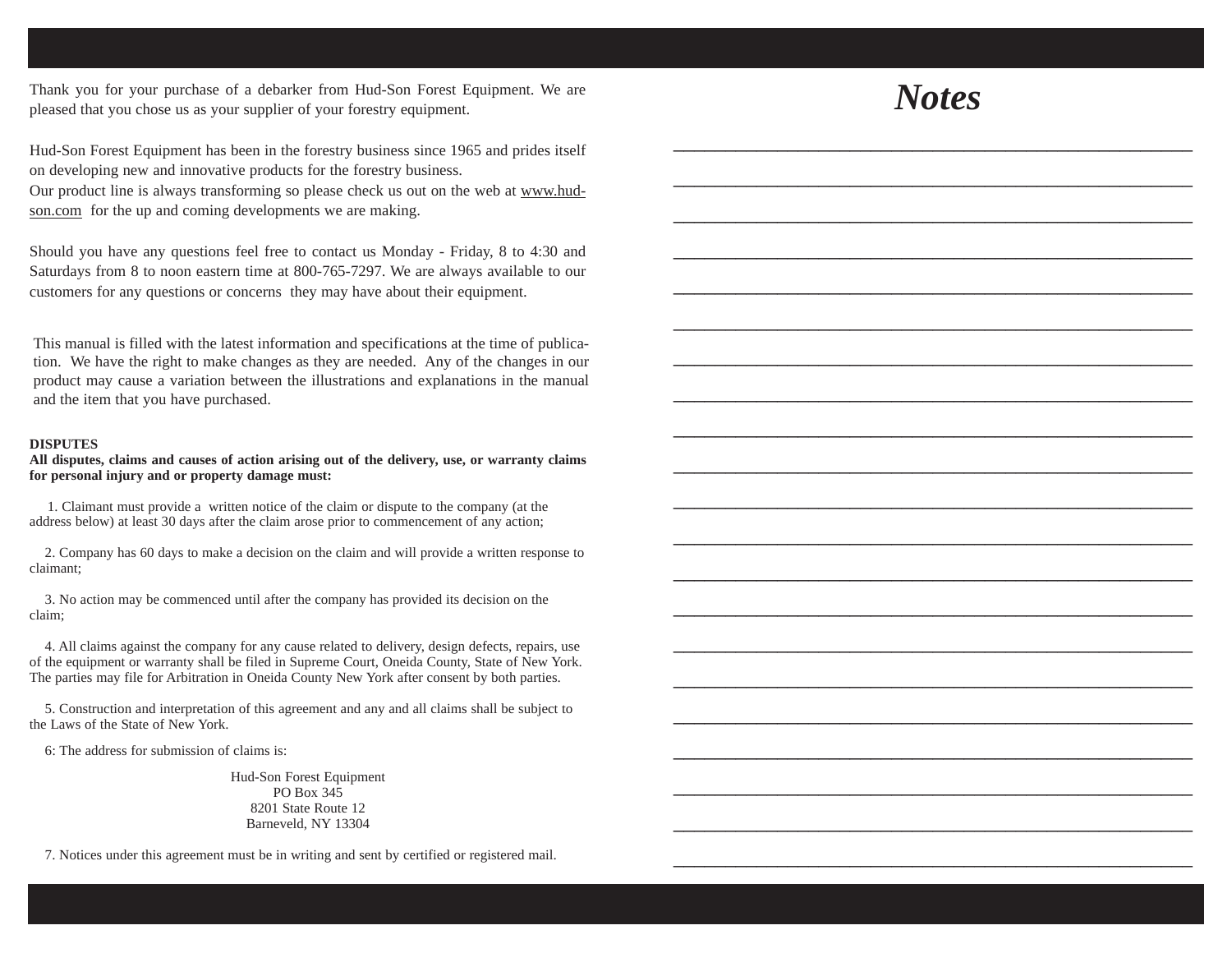

| <b>PARTS LISTS</b> |              |                                 |              |
|--------------------|--------------|---------------------------------|--------------|
|                    | <b>PART#</b> | <b>DESCRIPTION</b>              | QTY.         |
| 1                  | #976-021     | <b>DRUM</b>                     | 1            |
| $\mathbf{2}$       | #976-022     | <b>FRAME</b>                    | 1            |
| 3                  | #976-024     | <b>SHORT STUD</b>               | 1            |
| 4                  | #976-023     | <b>SPLINE ADAPTOR/LONG BOLT</b> | 1            |
| 5                  | #1900B       | <b>BLADE - SET OF 2</b>         | 1            |
| 6                  | $\#$ WKA7S7  | 3/8" RIM SPROCKET               | 1            |
| 7                  | #WK.I7S7     | .325 RIM SPROCKET               | 1            |
| 8                  | #33669       | 1/2" LOCK WASHER                | 1            |
| 9                  | #F-93372     | 1/2" FLAT WASHER                | 1            |
| 10                 | #6201-2RS    | 6201-2RS BEARING                | $\mathbf{2}$ |
| 11                 | #16003       | $1/4$ " BOLT                    | 6            |
| 12                 | #12057       | $5/16$ " BOLT                   | $\mathbf{2}$ |
| 13                 | #F-93391     | 5/16" FLAT WASHER               | 4            |
| 14                 | #33666       | 5/16" LOCK WASHER               | $\mathbf{2}$ |
| 15                 | #36303       | $5/16$ " NUT                    | $\mathbf{2}$ |
| 16                 | #33617       | 1/4" LOCK WASHER                | 6            |

#### **DIAGRAM B**